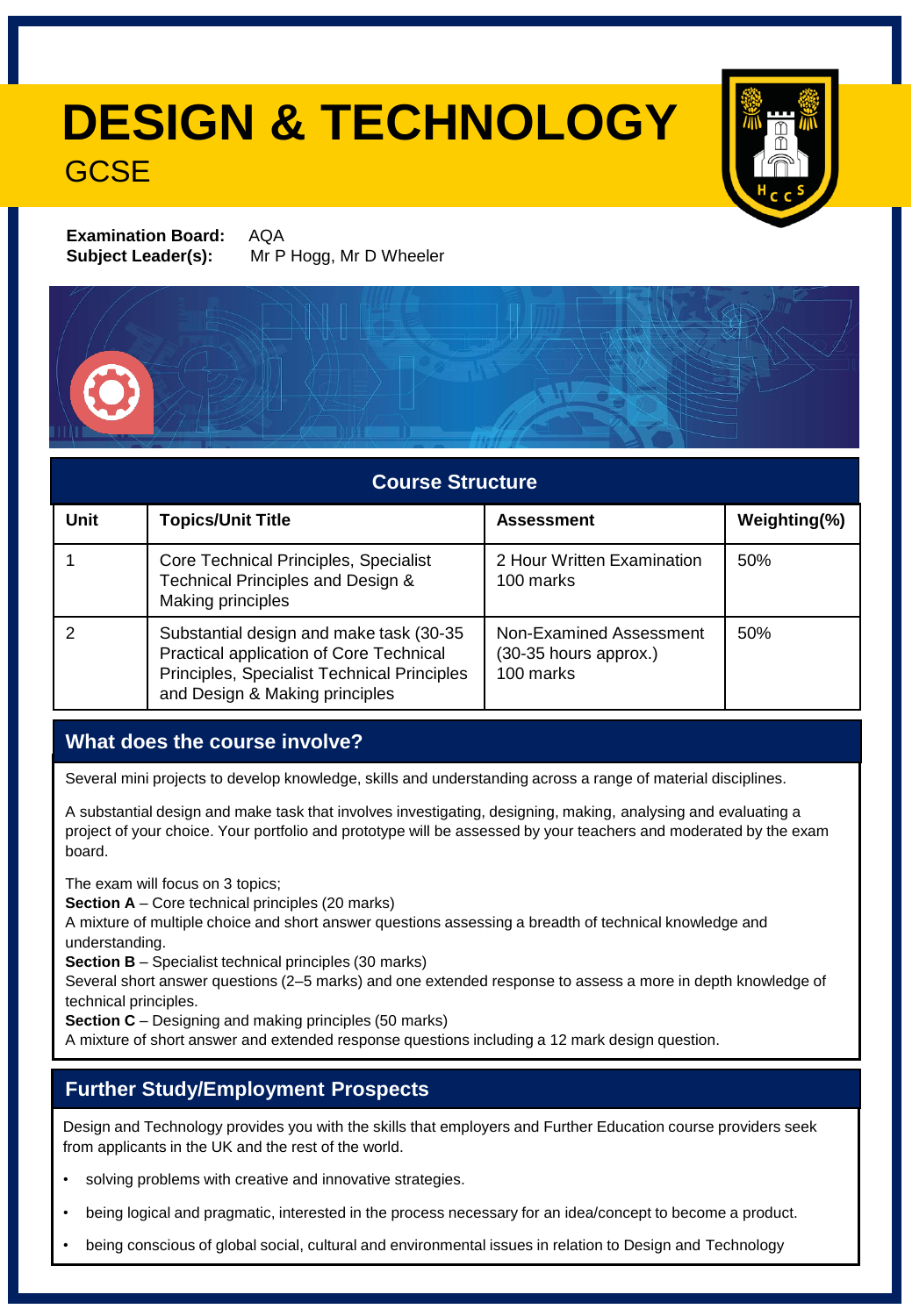- attention to detail, numeracy and high levels of computer literacy.
- being effective communicators, capable of team working and able to take on responsibility.

Design can help by making it easier to live up to our aspirations: by making stairs a more accessible and enticing option than escalators, for example, or creating open spaces where people want to gather instead of being trapped in their cubicles. By shaping the objects, interactions and environments we live around and within, design literally changes the world. Humans use technology to travel, to communicate, to learn, to do business and to live in comfort.

"Design and Technology is a phenomenally important subject. Logical, creative and practical, it's the only opportunity students have to apply what they learn in Maths and Science – directly preparing them for a career in Design and Engineering." Sir James Dyson, Founder and Chairman of Dyson.

#### **Skills you will develop**

The GCSE course builds on the knowledge, understanding and skills you've gained during your KS3 programme of study in Design and Technology. Design and Technology will enable you to understand and apply iterative design processes through which you explore, create and evaluate a range of outcomes. You will be able to use creativity and imagination to design and make functional prototypes that solve real and relevant problems, considering your own and others' needs, wants and values. Design and Technology will provide opportunities for you to apply knowledge from other disciplines, including Mathematics, Science, Art and Design, Computing and the Humanities.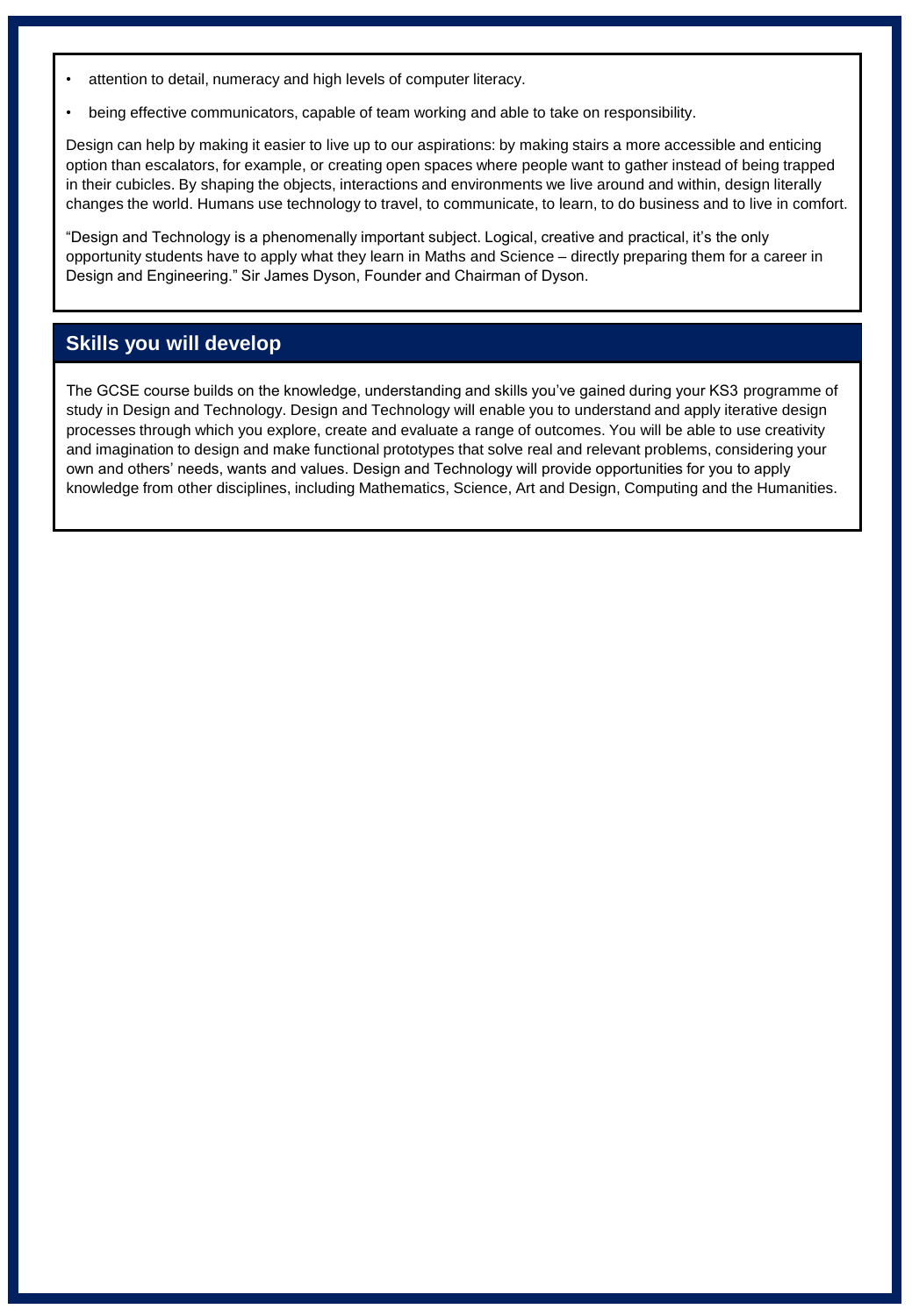# **GCSE FOOD PREPARATION** & NUTRITION



**Examination Board:** AQA **Subject Leader(s):** Ms D Davis



#### **Course Structure**

| <b>Unit</b> | <b>Topics/Unit Title</b>                                                                                                            | <b>Assessment</b>                                                                                                                                               | Weighting(%) |
|-------------|-------------------------------------------------------------------------------------------------------------------------------------|-----------------------------------------------------------------------------------------------------------------------------------------------------------------|--------------|
|             | Knowledge of food preparation and nutrition                                                                                         | Written exam paper lasting 1<br>hour 45 minutes<br>$(100 \text{ marks})$                                                                                        | 50%          |
| 2           | Non exam assessment:<br>Task 1: Food investigation<br>Task 2: Food preparation assessment<br>Both of these include a practical task | Task 1: Written or electronic<br>report including photographs<br>Task 2: Written report<br>including photographs of all 3<br>final dishes should be<br>included | 50%          |

#### **What does the course involve?**

This course gives students the opportunity to develop their knowledge of nutrition, Food provenance and how ingredients work in cookery. The course involves equal amounts of practical and theoretical work.

This course is divided into 5 core topics:

- Food nutrition, diet and health
- Food science
- Food safety
- Food choice
- Food provenance

#### **Skills you will develop**

The GCSE in Food Preparation and Nutrition gives students the opportunity to develop a wide range of subject specific knowledge and skills as well as knowledge and skills that are vital for life. These include:

- Practical cookery skills.
- Understanding of ingredients and how they work to create dishes.
- Time management, organisation and planning skills.
- Knowledge of the science behind cooking.
- Knowledge of where food comes from and how it is processed.
- Skills to enable students to be more informed consumers.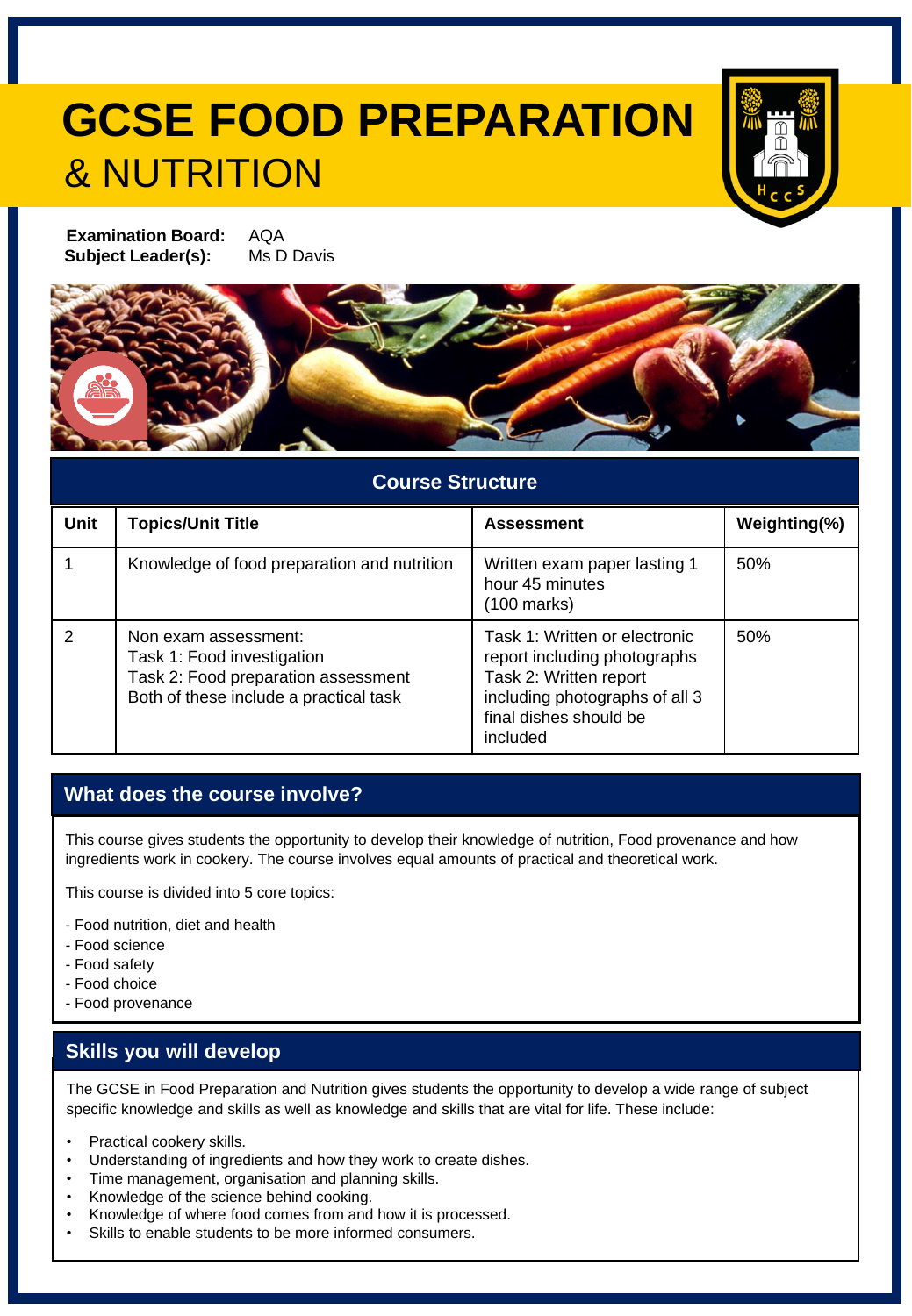### **Further Study/Employement Prospects**

There are a wide variety of courses in further education that students can choose to progress onto including:

- Level 3 Food Science and Nutrition.
- Food industry apprenticeships.
- Advanced diploma in manufacturing and food product design.
- Diploma in professional cookery.

Food careers as well as other related careers are listed below:

| Public health<br>Pharmaceuticals<br>Medical diagnostics<br>The catering industry<br>Sports nutrition<br>Sports science<br>Social health | Pathology<br>Healthcare<br>Food production<br>Teaching<br>Quality assurance<br><b>Dietician</b> | Environmental issues<br>Public health nutrition<br>Health promotion and health<br>education<br>Product development<br>Hospitality Industry<br>Nursing |
|-----------------------------------------------------------------------------------------------------------------------------------------|-------------------------------------------------------------------------------------------------|-------------------------------------------------------------------------------------------------------------------------------------------------------|
|-----------------------------------------------------------------------------------------------------------------------------------------|-------------------------------------------------------------------------------------------------|-------------------------------------------------------------------------------------------------------------------------------------------------------|